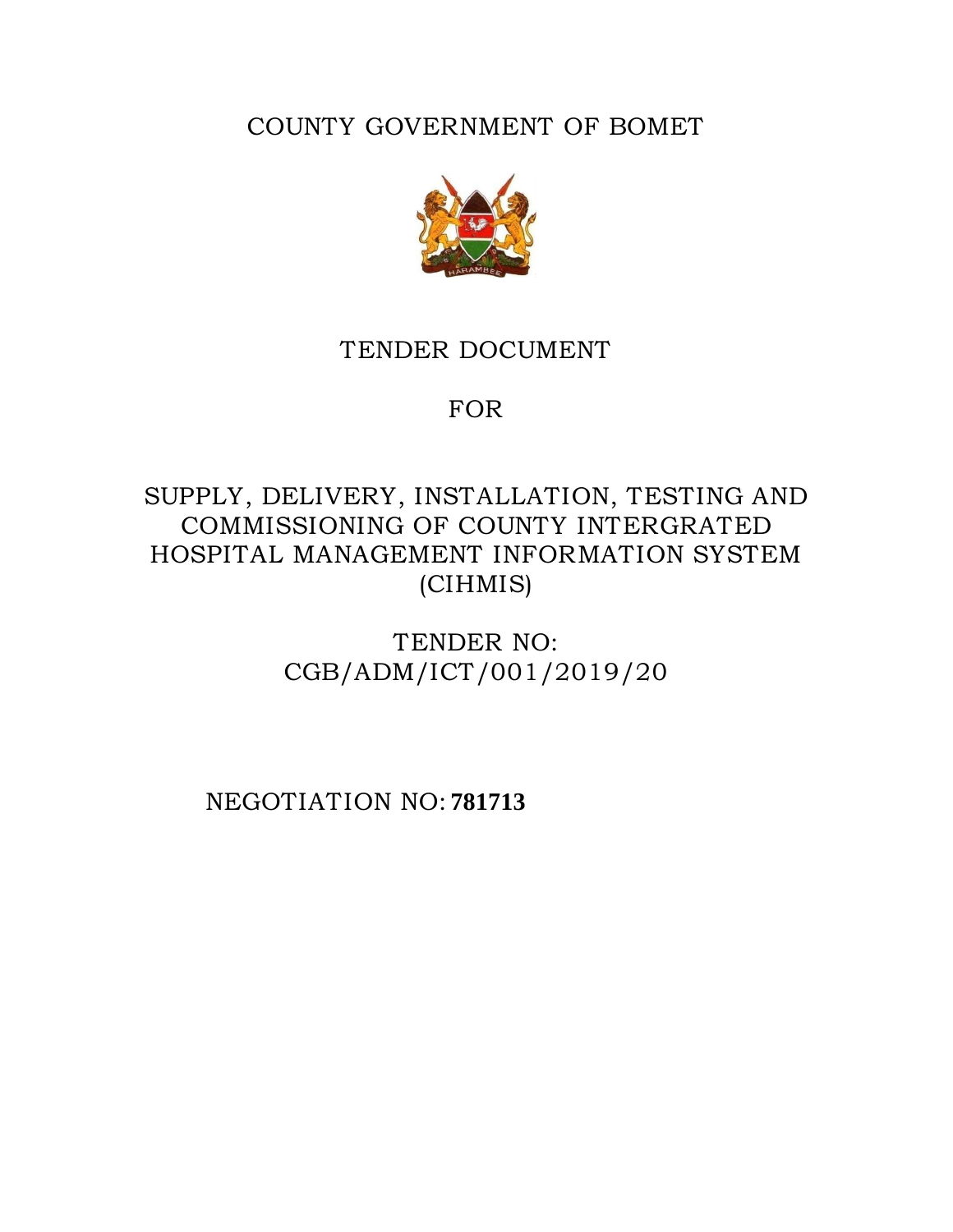#### ADDENDUM TO SECTION VII – SYSTEM AND SERVER SPECIFICATIONS

*Please find the additional information at the introduction section*

### COUNTY INTERGRATED HOSPITAL MANAGEMENT INFORMATION SYSTEM REQUIREMENTS

1. Introduction

The County Government of Bomet seeks to procure a web-based County Integrated Hospital Management Information System to improve healthcare services delivery and in the management of its health facilities. The project involves the implementation of the HMIS in the county referral hospital and subsequently the sub county level hospitals at the County.

*County Government of Bomet has one (1) Referral hospital - Longisa in Bomet East, Six (6) sub county hospitals* 

- *Konoin Sub-county - Cheptalal and Koiwa SCH*
- *Bomet Central – Kapkoros SCH*
- *Bomet East – Tegat SCH*
- *Chepalungu – Sigor SCH*
- *Sotik – Ndanai SCH*

*There are twenty three (23) Health Centres and one hundred and ten (110) dispensaries. The system will be used by the Department of Medical Services having staff population of approximately 1,100 of which approximately 330 staff are based at Longisa Referral Hospital.*

*The initial implementation of the CHMIS will be at the Longisa Referral Hospital. The system, being web based, should be flexible and scalable to allow onboarding of sub county hospitals and other health facilities as and when their ICT infrastructure allows. It is expected that the vendor will provide sufficient training to both the users and technical staff in the rollout at Longisa Referral Hospital so that these teams will then play a lead role in the rollout to the other health facilities.* 

*The proposed modules will be availed to the health facilities on a need basis therefore the HMIS should have that flexibility.*

*The system will be hosted internally at the Longisa Referral and backed up at the County Headquarters data center*